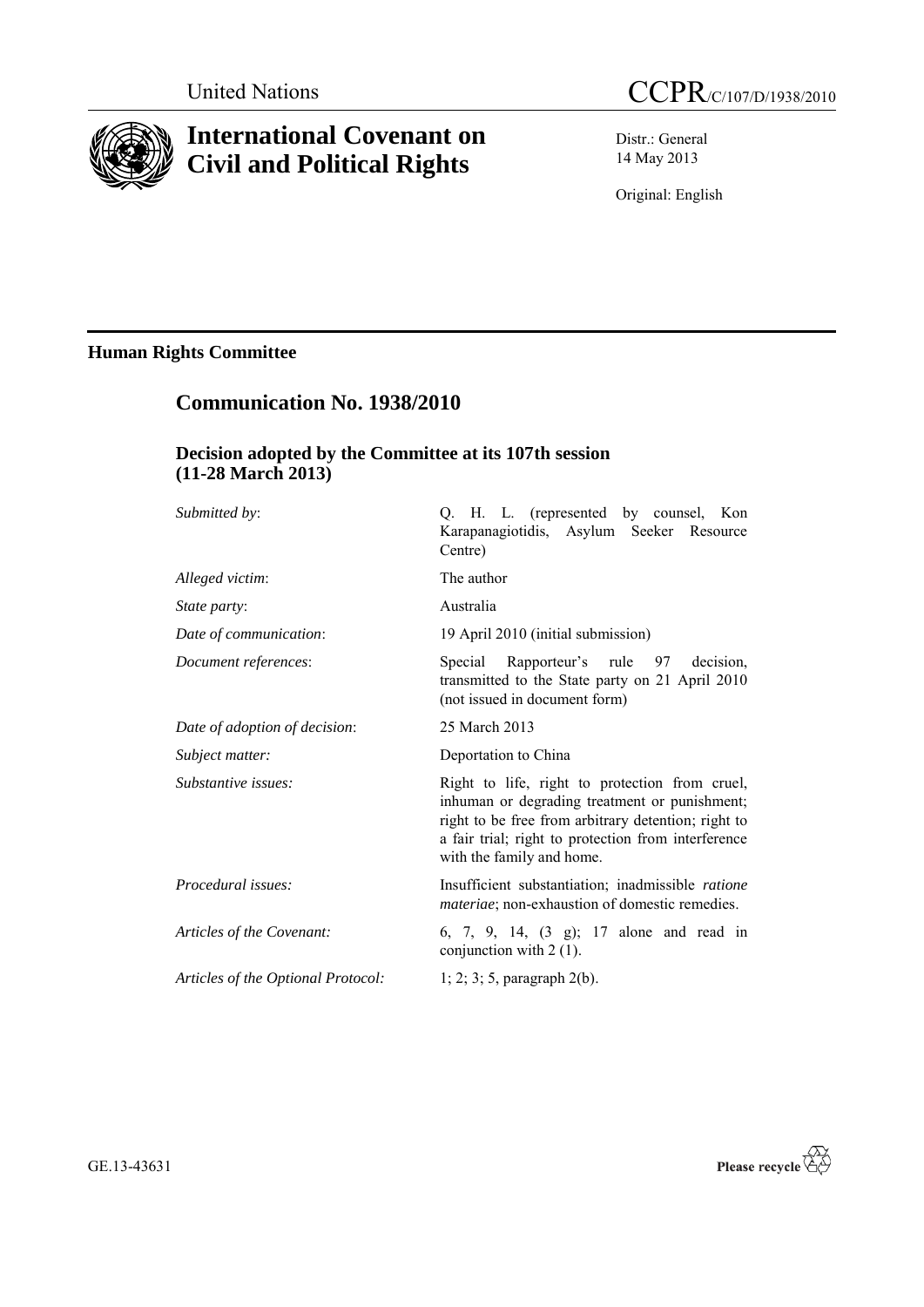### **Annex**

## **Decision of the Human Rights Committee under the Optional Protocol to the International Covenant on Civil and Political Rights (107th session)**

concerning

#### **Communication No. 1938/2010\***

| Submitted by:          | Q. H. L. (represented by counsel, Kon               |
|------------------------|-----------------------------------------------------|
|                        | Karapanagiotidis, Asylum Seeker Resource<br>Centre) |
| Alleged victim:        | The author                                          |
| <i>State party:</i>    | Australia                                           |
| Date of communication: | 19 April 2010 (initial submission)                  |

*The Human Rights Committee*, established under article 28 of the International Covenant on Civil and Political Rights,

*Meeting on* 25 March 2013,

*Adopts* the following:

#### **Decision on admissibility**

1.1 The author of the communication is Q. H. L., a Chinese citizen, born on 21 May 1963. He alleges that he is a victim of a violation by Australia of articles 6, paragraph 1; 7; 9; paragraph 1; 14, paragraph 3 (g); and 17, all read in conjunction with article 2, paragraph 1, of the Covenant. He is represented by counsel, Kon Karapanagiotidis, of the Asylum Seeker Resource Centre.

1.2 On 21 April 2010, the Chair, acting on behalf of the Committee, requested the State party not to deport the author to China while his communication is under consideration by the Committee. He noted that the request for interim measured may be reviewed once the State party's observations have been received.

#### **Factual background**<sup>1</sup>

2.1 On 17 September 1999, the author arrived in Australia with a tour group and found employment in a restaurant. On 6 September 2005, he applied for a protection visa claiming

The following members of the Committee participated in the examination of the present communication: Mr. Yadh Ben Achour, Mr. Lazhari Bouzid, Ms. Christine Chanet, Mr. Ahmad Amin Fathalla, Mr. Cornelis Flinterman, Mr. Yuji Iwasawa, Ms. Zonke Zanele Majodina, Mr. Kheshoe Parsad Matadeen, Ms. Iulia Antoanella Motoc, Mr. Gerald L. Neuman, Sir Nigel Rodley, Mr. Victor Manuel Rodríguez-Rescia, Mr. Fabián Omar Salvioli, Ms. Anja Seibert-Fohr, Mr. Yuval Shany, Mr. Konstantine Vardzelashvili and Ms. Margo Waterval.

<sup>&</sup>lt;sup>1</sup> The factual background has been established on the basis of the author's account and court documents.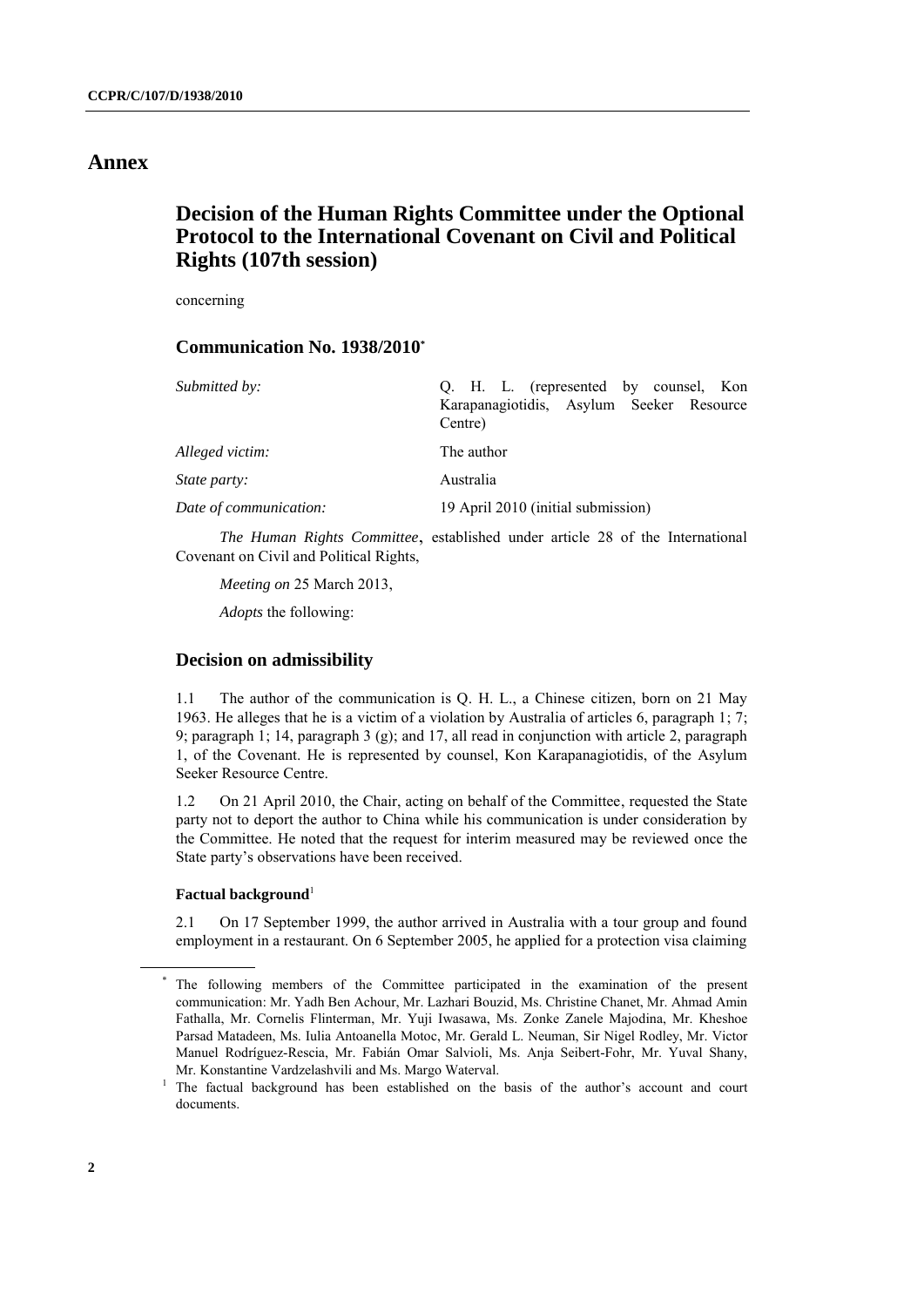that he had a well-founded fear of persecution on account of his political opinion supporting China's pro-democracy movement and his attempts to halt corruption.

2.2 The author submits that he had expressed his pro-democracy views in China and continues to be involved in pro-democracy activities in Australia. While working in Foshan, China, the author states that he publicly supported the 1989 pro-democracy movement in China and accused the managers of his work unit of corruption. He also encouraged colleagues to report corruption in the workplace. Because of these activities, the author was allegedly persecuted by government officials, who were also the managers at his workplace, who restricted his wages and ability to obtain housing and did not allow him to take an examination for the level 1 chef rating. The author was also demoted from his position as chef in the hotel restaurant to one in the staff canteen at a lower wage. After his arrival in Australia, the author was allegedly informed that his former employers wanted to put him to death because of his corruption allegations. The author nevertheless continued on a regular basis to send money and anti-government publications back to his family in China. The author submits that the money he sent was confiscated by the authorities, his telephone conversations with his family were monitored and members of the Public Security Bureau (PSB) visited his wife and warned her about the author's mailings of antigovernment literature. Since December 2005, the author has attended monthly seminars during which participants discuss the Chinese Communist Party and listen to guest speakers who are party dissidents.

2.3 On 23 September 2005, the Department of Immigration and Citizenship (DIAC) refused to grant the author a Protection visa.<sup>2</sup> On 24 January 2006, the Refugee Review Tribunal (RRT) affirmed the Department's decision. The RRT did not accept that the author's fear of harm due to his support for the 1989 pro-democracy movement was wellfounded. The Tribunal's refusal was based on several reasons, including that the author's anti-communist beliefs lacked credibility, in particular as he was not aware of the content of the anti-communist information he allegedly read or sent to his family, as he had only started to display interest in political activities in Australia after applying for a protection visa and as his application for a protection visa was delayed for six years. While accepting the author's claims that he supported the 1989 pro-democracy movement, had reported corruption in his workplace and was discriminated against by his work unit, it observed that this does not amount to persecution, as his political opinion was not a matter of interest to the Chinese authorities when he left China and due to the fact that even though the author's fear of harm from his former managers amounted to discrimination, it was not of such a nature or extent as to constitute persecution and that the author could seek protection from the State if his former manager sought to harm him. With regard to the author's difficulties finding government or government-sponsored employment, the Tribunal found that this did not amount to persecution as other employment opportunities were available in the private sector. The Tribunal stated that the author: "[...] may be briefly reprimanded or [...] detained and questioned by authorities in China because he sought asylum in Australia but not subjected to persecution solely for that reason." On 22 May 2006, the Federal Magistrate's Court found that the RRT decision was free of jurisdictional error and summarily dismissed the case. On 21 November 2006, the Minister for Immigration and Citizenship refused to intervene in the author's case and did not allow him to put in a second Protection visa application. On 2 April and 14 August 2007, the Minister for Immigration and Citizenship reiterated his refusal to intervene in the author's case.

2.4 On 19 September 2007, the author attended the Chinese Consulate together with a representative of the International Organization for Migration (IOM) and presented his

<sup>&</sup>lt;sup>2</sup> The author has not provided a copy of the DIAC decision refusing to grant him a Protection visa.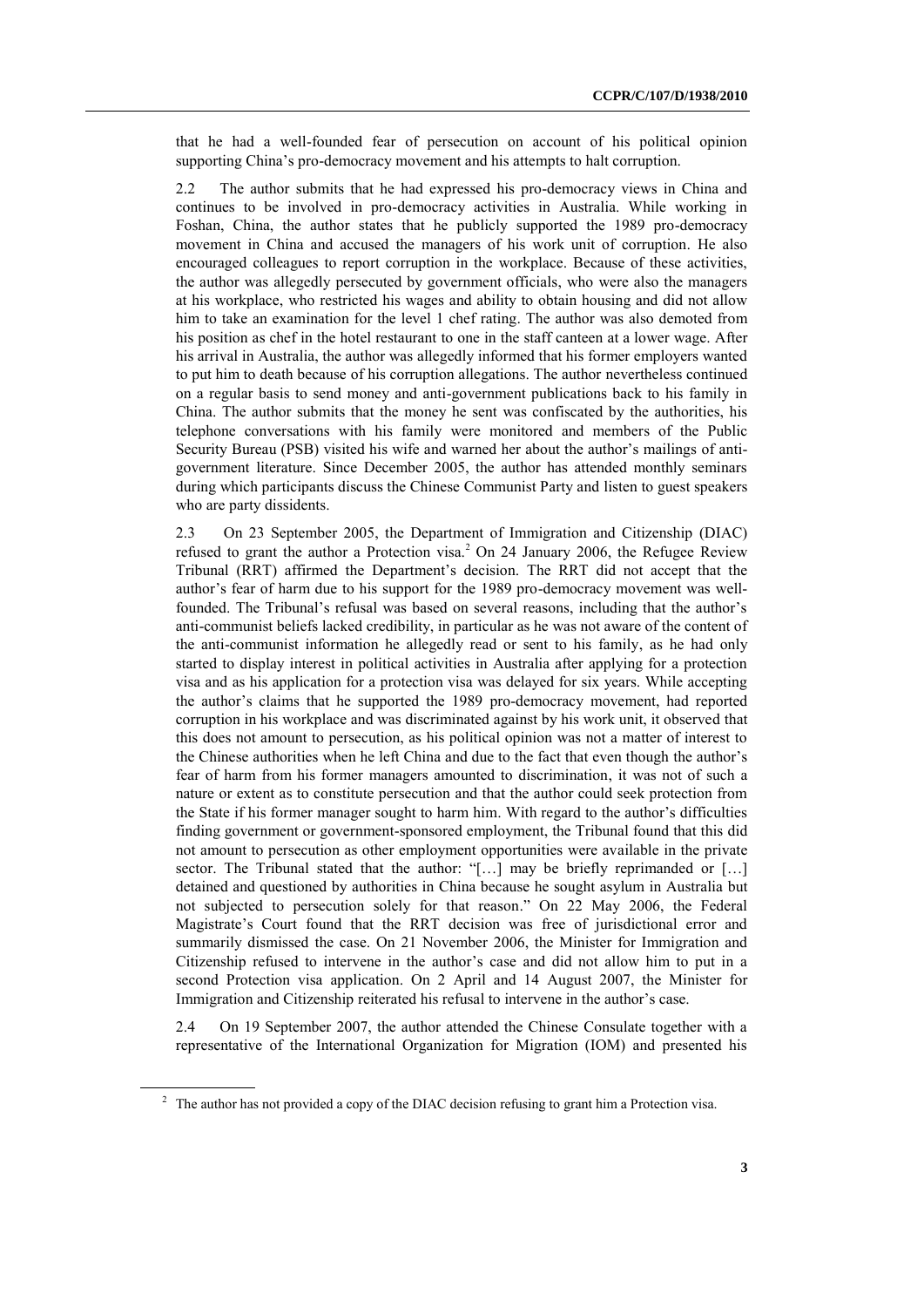previous travel document issued by the Chinese Consulate in August 2005. The Chinese Consulate sought an explanation as to the delay in departure. In the course of providing an explanation, the IOM representative disclosed her own identity and that allegedly made the Chinese authorities aware of the author's attempts to seek asylum. On 20 September 2007, the DIAC sent a letter to the Chinese Consulate setting out support for the author's application for a travel document. On 10 October 2007, the author and an IOM representative attended the Chinese Consulate with a copy of the letter from the DIAC. Later the author received a call from the Consulate requiring him to provide a written declaration of his business in Australia for the last few years. On 11 October 2007, the author was advised by a case officer at the DIAC to tell the Chinese Consulate that he was awaiting a decision in respect of a skilled migration application. The IOM representative had suggested that he advise the Consulate that he had been seeking a spouse visa; both suggestions involved providing a fabricated story to the Chinese Consulate. On 26 October 2007, the author and counsel of the present communication attended the Chinese embassy explaining that he had been trying to obtain residency on employer sponsored grounds, but that he had been unable to do so and was anxious to return home. The Chinese officials told him that they did not believe his explanation and that he would not receive any travel documents until they were given an "honest explanation" of his activities in Australia.

2.5 On 17 August 2009, upon the instructions by the DIAC, the author returned to the Chinese embassy to request the issuance of travel documents to return to China. However, he was informed that no further travel documents would be issued to him. On 18 March 2010, the author received a letter from the DIAC transmitting a request from the Chinese Consulate to answer a series of questions, together with a written statement explaining to the Chinese Consulate his activities in Australia and why he had lodged an appeal with the Federal Magistrate's Court.

2.6 On 29 March 2010, the Minister for Immigration and Citizenship again refused to intervene in his case, and informed the applicant that his Bridging E Visa was set to expire on 18 April 2010.

#### **The complaint**

3.1 The author submits that despite the persecution he suffered in China due to his anticommunist and anti-corruption beliefs, and the fact that the DIAC appears to have alerted the Chinese Consulate of his asylum bid, the Australian Government has denied him asylum. He claims that he will come to harm at the hands of the authorities in China, because of his political beliefs and his status as a failed asylum seeker, which would lead to torture and imprisonment upon return to China. The author further claims that he would have difficulties finding employment in China because he did not leave the country with the permission of his employer and that this would amount to persecution.

3.2 The author further submits that he believes the actions of the DIAC have created an additional claim for him (sur place claim), unintentionally placing him at risk due to their dealings with the Chinese Consulate. <sup>3</sup> The author claims that this clearly demonstrates that he is a person of interest to the Chinese authorities and that they are suspicious of his activities in Australia. The author never answered the questions, as he believes that this

<sup>&</sup>lt;sup>3</sup> The DIAC has written a letter (undated) to the author asking that the following questions be answered and sent to the DIAC, which will then pass them onto the Chinese Consulate: (a) You are required to write a statement explaining to the Chinese Consulate General what you have been doing in Australia during the past 10 years. (b) You are required to explain why you did not depart Australia in 2005, after the Chinese Government issued you with a temporary travel document. (c) The Chinese Consul General has requested that you explain why you lodged an appeal to the Federal Court.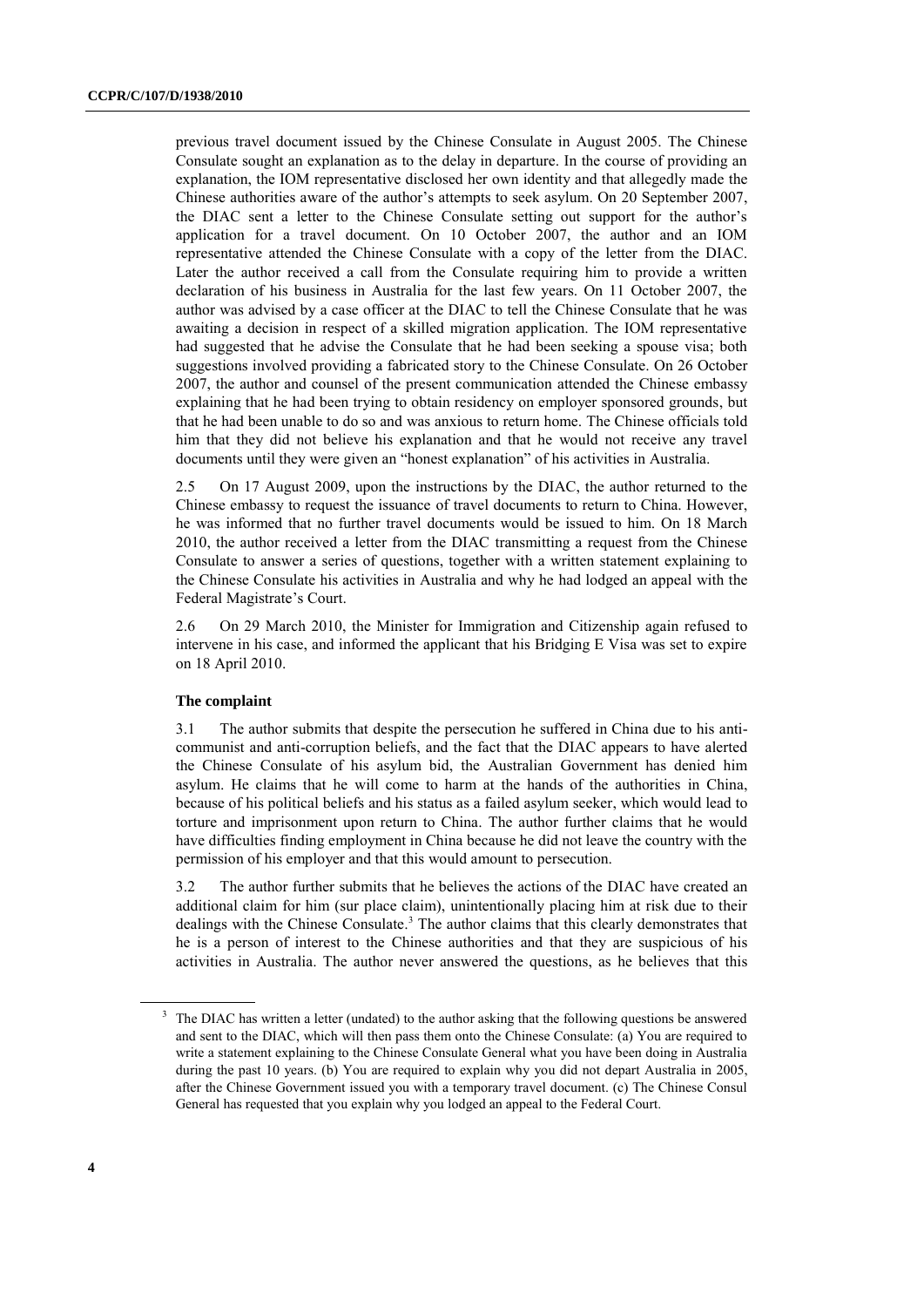would put him in even further danger. The author also submits that the Chinese Consulate will not issue him with travel documents, which leaves him technically stateless.

3.3 The author claims that if he were deported to China, he would be a victim of a violation of articles 6, paragraph 1; 7; 9, paragraph 1; and 17 all read in conjunction with article 2, paragraph 1, of the Covenant.

#### **The State party's observations on admissibility and merits**

4.1 On 24 November 2010, the State party submitted its observations on admissibility and merits. The State party adds to the facts as presented by the author and notes that the author was detained on 12 July 2005 and signed a voluntary removal request to return to China, which included his Chinese passport application. On 10 August 2005, the Chinese Consulate issued an Entry Permit which was valid for a period of three months. This travel document subsequently expired, after the author applied for a Protection Visa on 6 September 2005, which was refused. On 22 May 2006, the Federal Magistrates Court upheld the RRT decision. On 16 August 2007, the author indicated to an immigration official that he wished to voluntarily return to China but did not have the financial means to do so. He was assisted by an IOM representative in his application for a new passport. On 31 October 2007, an immigration official met with an officer of the Chinese Consulate. The Chinese Consulate advised that it required a statement from the author regarding the type of visa the author had applied for in Australia; the process undertaken, a statement as to why the author wanted to remain in Australia and the reasons why he did not use the travel document issued in 2005. The author was informed accordingly and was also advised that the immigration officer would not release any information to the Chinese Consulate without his consent. Between 2007 and 2010, with the author's consent, immigration officials liaised with the Chinese Consulate regarding the author's travel documents, and delays resulted from staffing changes in the Chinese Consulate and limits on processing of passports due to the Beijing Olympics. In January 2010, a written copy of questions from the Chinese consulate was provided to the author, in which he was required to explain what he had been doing in Australia for the past 10 years, why he had not departed Australia in 2005 and why he had lodged an appeal to the Federal Court. The author has not provided any answers to these questions.

4.2 The State party submits that the author failed to exhaust domestic remedies as he did not appeal the Federal Magistrates Court's decision of 22 May 2006 to the Federal Court and has not provided reasons as to why he did not pursue this remedy.

4.3 With regard to the author's allegation of a violation under article 6, paragraph 1, of the Covenant, the State party recalls that for purposes of article 2 of the Optional Protocol, a claim is an allegation supported by substantiating material and the author must establish a *prima facie* case. The State party notes that the author's communication relies on a brief chronology of events and does not claim that there is a real risk of death if he was returned to China. The State party submits that its interactions with the Chinese Consulate to obtain travel documents are typical and there is no substantial evidence to suggest that there would be a sur place claim<sup>4</sup> with a real risk that the author would be arbitrarily deprived of his life contrary to article 6. The State party therefore submits that the author has failed to provide sufficient evidence to substantiate his allegations under article 6.

4.4 The State party submits that, in the alternative, if the Committee finds the author's allegations admissible, they should be declared without merit. Country information

<sup>4</sup> See High Commissioner for Refugees, Handbook on Procedures and Criteria for Determining Refugee Status under the 1951 Convention and the 1967 Protocol relating to the Status of Refugees (HCR/1P/4/Eng/Rev. 2).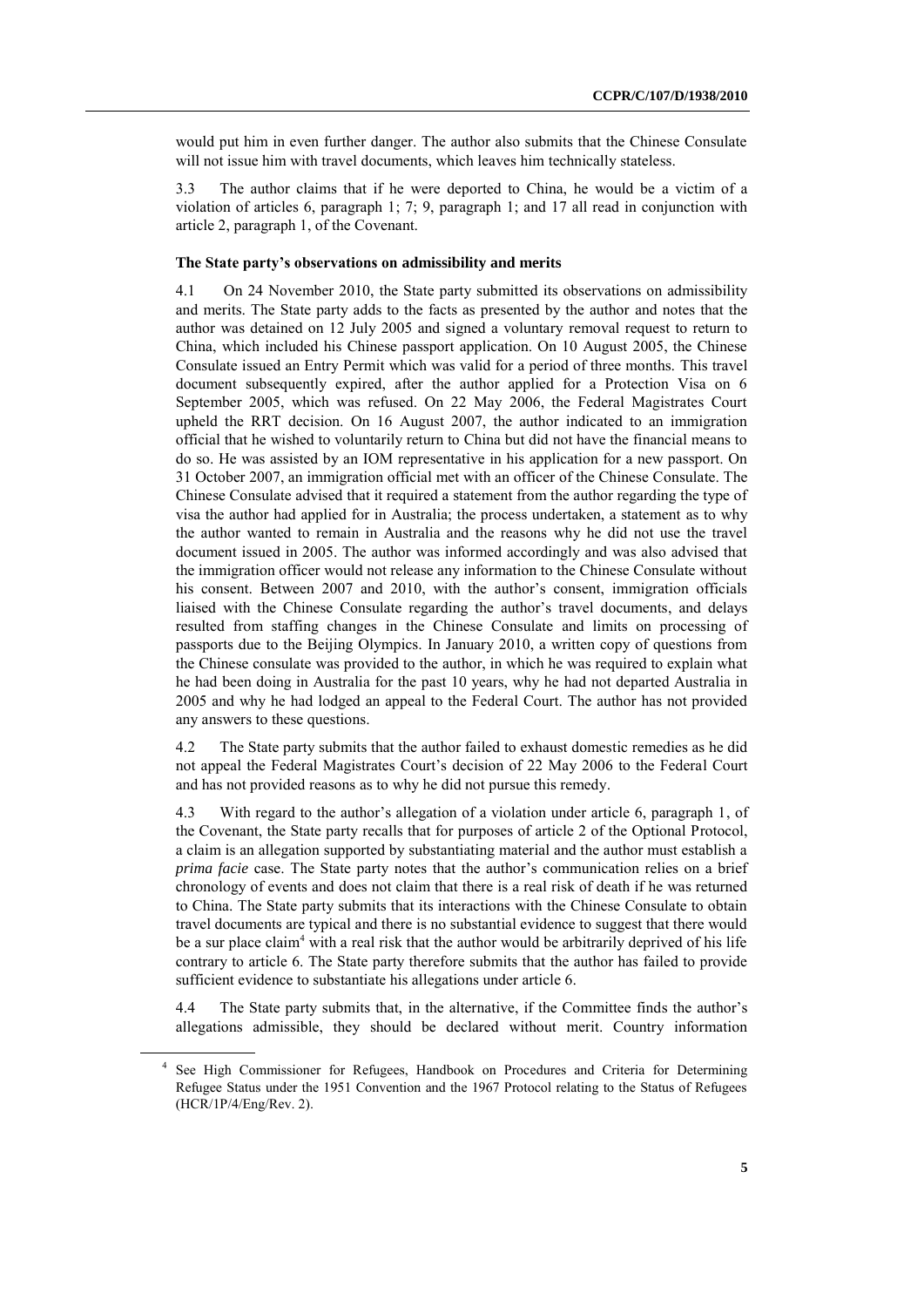provided to the domestic authorities attests that the Chinese authorities consider seeking to remain in Australia through a temporary protection application as commonplace behaviour rather than an expression of political dissent. It further indicates that the likely treatment of a failed Chinese asylum seeker would be an interview on arrival and possibly surveillance or detention for a short period. The State party submits that there is no substantial evidence that the author is of interest to the Chinese authorities as a result of his political activities in Australia. Furthermore, the domestic authorities found that the author's involvement in political activities was for the purpose of enhancing his Protection visa application. The State party further notes that the author's claim that his previous employer wanted to put him to death is not sufficient ground for him to fear for his life, in particular as the author could seek protection from the State if he had any difficulties with his former manager. The State party notes the findings of the RRT that although the behaviour of his previous employer may have been discriminatory, it did not constitute harm serious enough to amount to persecution under the 1951 Refugees Convention.

4.5 With regard to the author's allegation of a violation of article 7, the State party submits that the author has failed to sufficiently substantiate his allegation, as he did not establish a *prima facie* case with regard to his fears of persecution due to his pro-democracy activities in Australia and to his fear that the Chinese authorities may discover that he is a failed asylum seeker and will therefore be subject to imprisonment and torture.

4.6 In the alternative, the State party maintains that the author has not provided any new and pertinent information with respect to his political activities which has not already been considered by the domestic authorities and that there is no substantial evidence that the author is regarded as active or outspoken against the Chinese Government. The author therefore failed to establish a real risk that he would be subject to torture or cruel, inhuman or degrading treatment if returned to China.

4.7 With regard to the author's claim that he fears detention if the Chinese authorities discover that he sought asylum in Australia, the State party argues that its non-refoulement obligations under the Covenant only apply to situations where there is a real risk of irreparable harm, such as that contemplated by articles 6 and  $7<sup>5</sup>$  It therefore submits that the author's claim under article 9 should be declared inadmissible *ratione materiae* and insufficiently substantiated.

4.8 On the merits of the author's allegation under article 9, the State party recalls that the arbitrariness of the detention was defined as not merely being against the law but as including elements of inappropriateness, injustice and lack of predictability.<sup>6</sup> The State party recalls the country information that was considered by the Refugee Review Tribunal, in which it was noted that the author may be questioned, reprimanded or briefly detained by the Chinese authorities regarding his protection visa application; however such actions would not amount to persecution.

4.9 Concerning the author's claim under article 17, the State party notes that its nonrefoulement obligations do not extend to breaches of article  $17<sup>7</sup>$  and therefore this part of the author's claim is inadmissible *ratione materiae*. It also notes that the Refugee Review Tribunal questioned the credibility of the author's political opinions and activities and was

 $<sup>5</sup>$  See general comment No. 31 on the nature of the general legal obligation imposed on States parties to</sup> the Covenant, *Official Records of the General Assembly, Fifty-ninth Session, Supplement No. 40,* vol. I (A/59/40 (Vol. I)), annex III, para. 12.

<sup>6</sup> See communication No. 305/1988, *Van Alphen* v. *the Netherlands*, Views adopted on 23 July 1990, para. 5.8.

<sup>7</sup> See general comment No. 31 on the nature of the general legal obligation imposed on States parties to the Covenant (see Note 10 above), para. 12.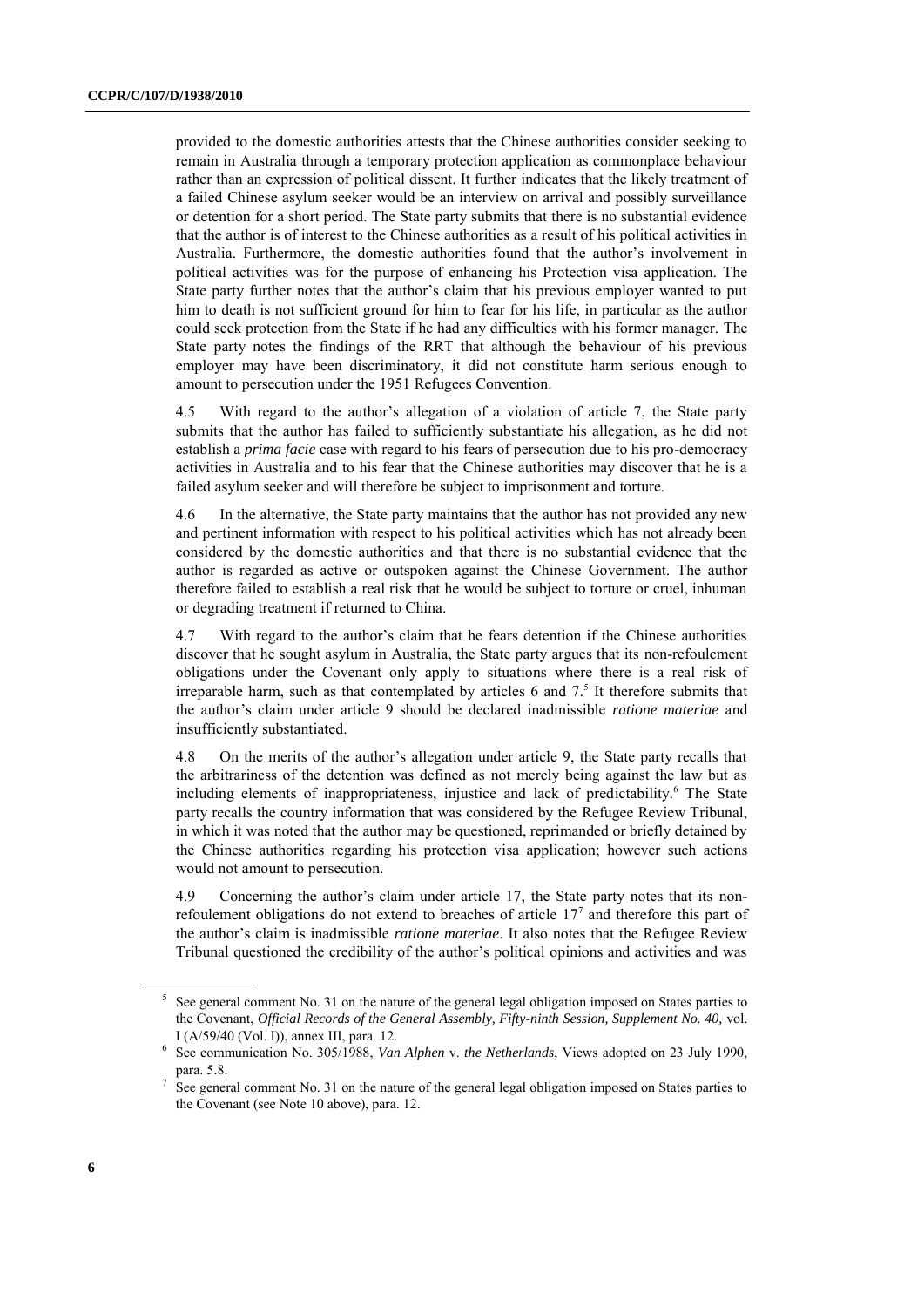not satisfied that the author had sent dissident information to his family. On the merits, the State party submits that, during the hearings before the Refugee Review Tribunal, the author did not respond to the questions regarding why he believed that he was being monitored by the Chinese authorities and that there was insufficient evidence to substantiate his claim that the money he sent to his family was stolen by government officials.

4.10 The State party submits that the author's claims under articles 6, 7, 9 and 17 are inadmissible due to failure to exhaust domestic remedies and because they are not sufficiently substantiated. His claims under articles 9 and 17 do not engage nonrefoulement obligations and are therefore inadmissible *ratione materiae*. In the alternative, the State party submits that the author's claims lack merit.

#### **Author's comments on the State party's observations on admissibility and merits**

5.1 On 1 April 2011, the author submitted his comment on the State party observations on admissibility and merits. The author adds to the facts as presented and explains that on 10 June 2005, he received a Chinese travel document; however the travel document expired while he was awaiting the outcome of his Protection visa application from the Refugee Review Tribunal. With regard to the exhaustion of domestic remedies, the author reiterates that he has exhausted all available domestic remedies.

5.2 With regard to his claim under article 6, the author submits that his support for the 1989 pro-democracy movement and his endeavours to reduce corruption within the workplace resulted in official persecution in the form of wage restrictions and exclusion from housing programmes. While in Australia, the author continued to participate in prodemocracy seminars and rallies and he claims that there are multiple factors to suggest that these activities have come to the attention of the Chinese Government, as his mail and telephone calls were monitored. He notes that a Chinese official who defected to Australia in 2005 claimed that China had an extensive network of informants monitoring Falun Gong and other anti-Chinese activities. The author therefore claims that the request by the DIAC that the author provide the Chinese Consulate with a statement of his activities for the last 10 years implies that his pro-democracy activities have been noted by the Chinese authorities. The author also notes that the DIAC advised him to provide the Chinese Consulate with an explanation as to why he had lodged an appeal to the Federal Magistrates' Court, which shows that the Chinese Consulate suspects that he had filed an application for a Protection visa.

5.3 The author cites reports by human rights organizations on the broad application of the death penalty, 8 as well as evidence suggesting that political dissidents face persecution upon return to China after failing to obtain asylum in Australia. <sup>9</sup> The author notes that the country information on which the State party relies is outdated (1995) and a more recent report noted that it was not possible to comment definitely on how Chinese authorities would treat returnees to China who are failed asylum seekers. In addition to that, the author maintains that the actions of the IOM representative and the DIAC have disclosed his status as a failed asylum seeker to the Chinese Consulate, which has now requested details about his appeal to the Federal Magistrates' Court. In this regard, the author claims that the court procedures ensure the confidentiality of appeals relating to asylum applications and the instruction to provide information on this is in conflict with the Committee's general

<sup>8</sup> See Amnesty International, http://www.amnesty.org.au/adp/comments/25190; and Guangze Wang, "The Mystery of China's Death Penalty Figures", available from [www.hrichina.org.](http://www.hrichina.org/) 

<sup>9</sup> Australian Refugee Rights Alliance, Draft Discussion Paper - Summary: Deportations to China: Australian RSD processes that return people to persecution, 2007.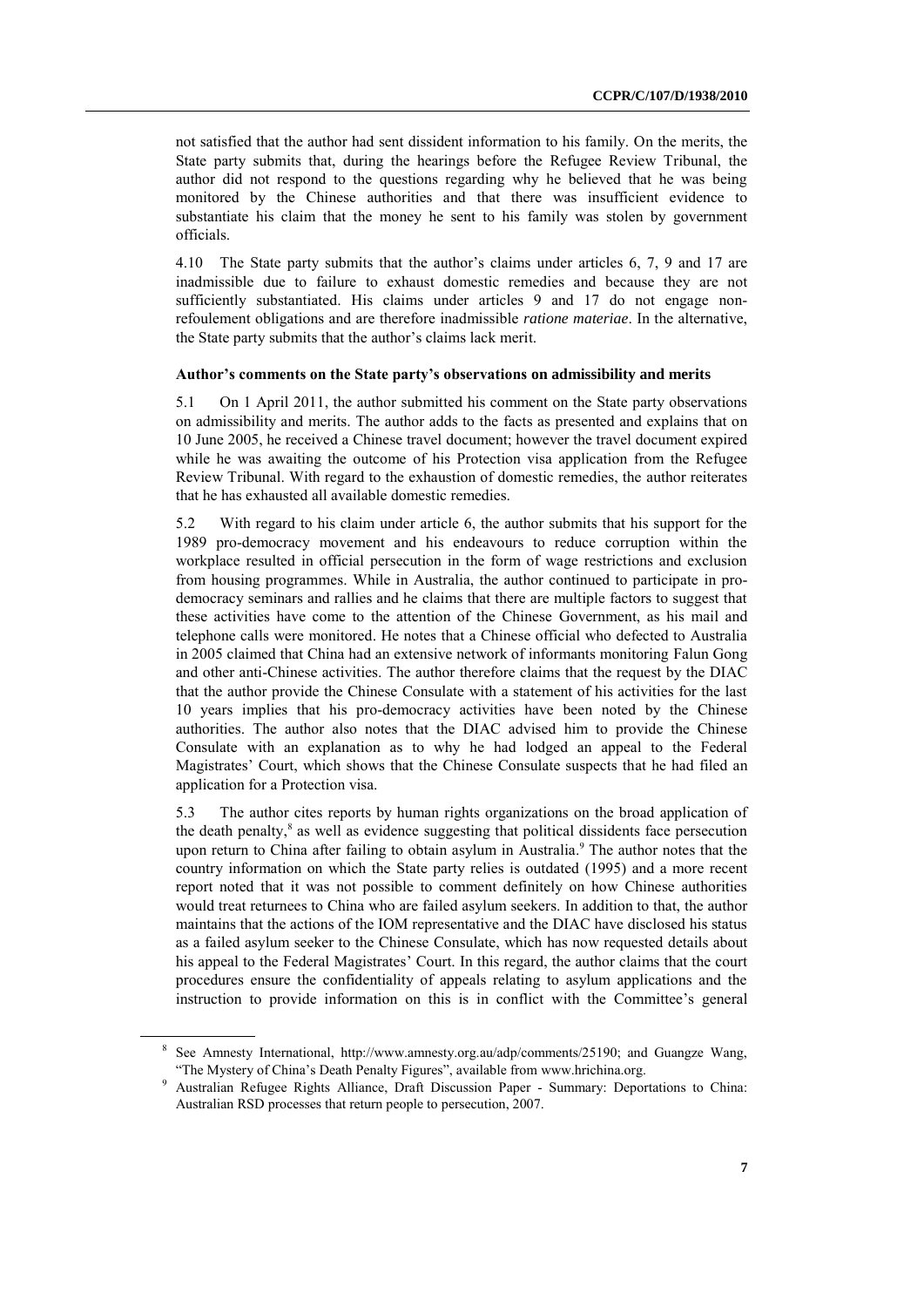comment regarding the right to privacy. <sup>10</sup> The author submits that the disclosure demanded by the Chinese Consulate demonstrates that he is a person of interest to them. The author claims that the country information, combined with the lack of transparency regarding the country's record of capital punishment, together with the disclosure by the DIAC of the author's migration history to the Chinese Consulate put him at risk of a violation of article 6 if he was deported to China.

5.4 With regard to his claim under article 7, the author refers to his arguments under article 6 and claims that his deportation to China would put him at real risk of torture, in breach of article 7.

5.5 With regard to article 9, the author submits that, as a necessary consequence of a breach to his rights under articles 6 and 7, he would also experience harm in the form of arbitrary arrest or detention. He notes that the RRT accepted that he may be detained upon his return to China. Referring to the Committee's general comment No. 31,<sup>11</sup> the author claims that references to articles 6 and 7 serve as examples of irreparable harm. He claims that, as the examples of other failed asylum seekers show,<sup>12</sup> it is probable that he would be detained indefinitely and in secret.

5.6 Concerning his claim under article 14, the author cites the State party's obligations under article 14, paragraph 3, in particular paragraph  $3$  (g), and submits that an honest answer to the questions put by the DIAC would require disclosure of his involvement in political activities which are deemed illegal under Chinese law. He therefore submits that his answers to the questions would form a confession of the crime under article 105 of the Chinese Criminal Code. 13

#### **Issues and proceedings before the Committee**

#### *Consideration of admissibility*

6.1 Before considering any claim contained in a communication, the Human Rights Committee must, in accordance with rule 93 of its rules of procedure, decide whether or not the case is admissible under the Optional Protocol to the Covenant.

6.2 The Committee has ascertained, as required under article 5, paragraph 2 (a), of the Optional Protocol, that the same matter is not being examined under another procedure of international investigation or settlement.

<sup>&</sup>lt;sup>10</sup> General comment No. 16 (1988) on the right to respect of privacy, family, home and correspondence, and protection of honour and reputation (article 17), *Official Records of the General Assembly, Fortythird Session, Supplement No. 40* (A/43/40), annex VI, para. 10; HR1/GEN/1/Rev. 1, p. 23.

See general comment No. 31 (2004) on the nature of the general legal obligation imposed on States parties to the Covenant (see Note 10 above), para. 12.

<sup>&</sup>lt;sup>12</sup> Australian Refugee Rights Alliance, Draft Discussion Paper: Deportations to China: Australian RSD processes that return people to persecution (see Note 15 above).

<sup>&</sup>lt;sup>13</sup> Article 105, of the Chinese Criminal Code: Ringleaders who organize, scheme for or carry out subverting the State's political power and overthrowing the socialist system and those whose crimes are severe shall be sentenced to life imprisonment or fixed-term imprisonment of not less than ten years. Active participants shall be sentenced to fixed-term imprisonment of not less than three years and not more than ten years. Other participants shall be sentenced to fixed-term imprisonment of not more than three years, criminal detention, public surveillance or deprivation of political rights. Whoever incites subverting the State's political power and overthrowing the socialist system through starting a rumour or slander or by other means shall be sentenced to fixed-term imprisonment of not more than five years, criminal detention, public surveillance or deprivation of political rights. Ringleaders or those whose crimes are severe shall be sentenced to fixed-term imprisonment of not less than five years.